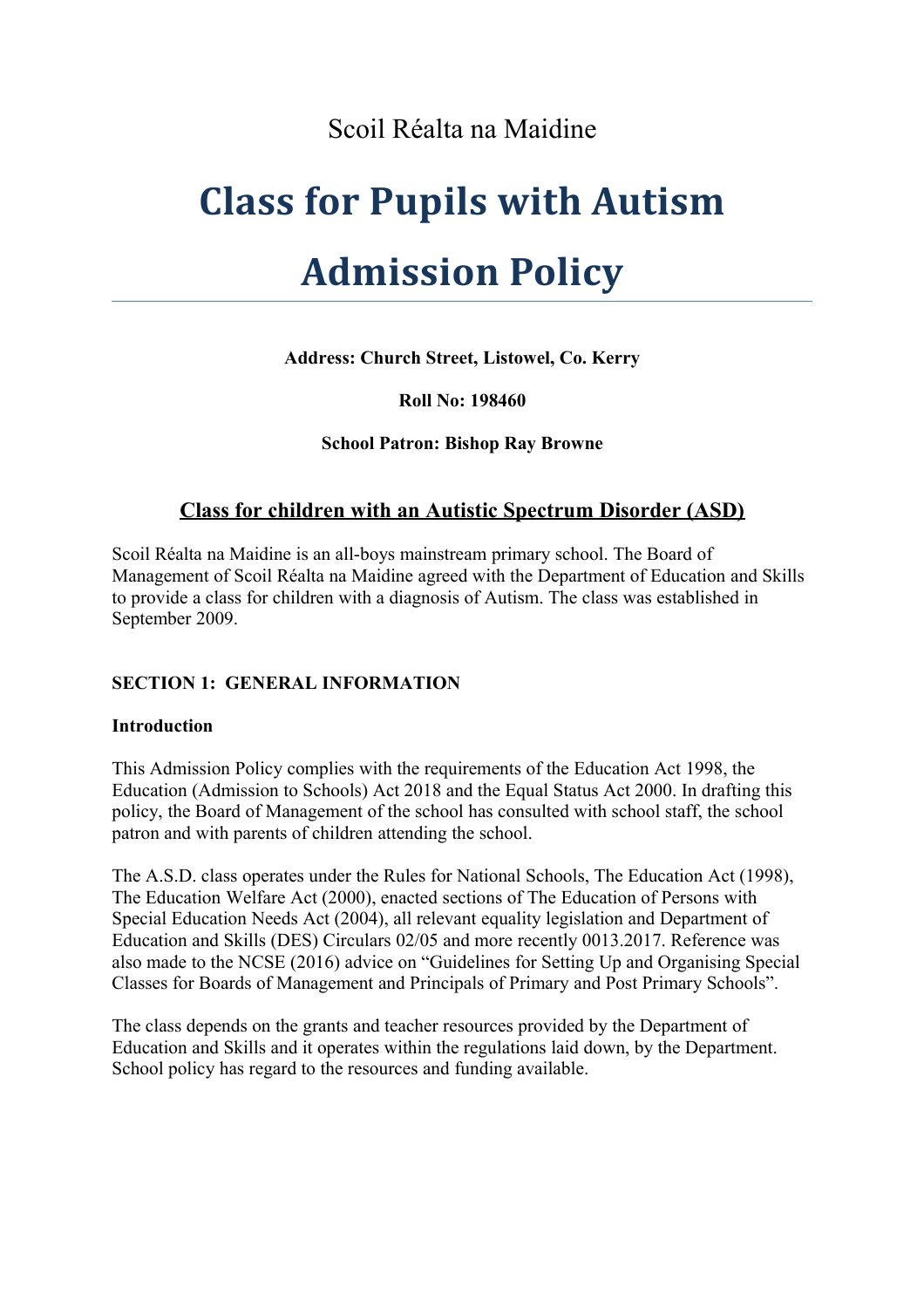#### **SECTION 2: ENROLMENT**

#### **Criteria for Enrolment**

1. There must be a definitive diagnosis of Autism. Scoil Réalta na Maidine requests the relevant professional's report establishing the child's original ASD diagnosis.

2. Scoil Réalta na Maidine will require an up to date psychological assessment report from a registered Psychologist.

3. There is a maximum allocation of six children to the class.

#### **Please note that an "up-to-date psychological assessment" is defined as:**

- A psychological assessment report that clearly specifies whether the child meets the DSM-1V or ICD -10 criteria for a diagnosis of an Autistic Spectrum Disorder
- A reference to the child's current cognitive functioning as well as current behaviour analysis as ascertained by valid and reliable psychometric tests and clinical impressions. However, in view of the fact that it may be difficult to assess the cognitive function of a child with Autistic Spectrum Disorder (ASD) using conventional intelligence testing cognisance will be taken of the recommendation of a psychologist with regard to a child's placement in the class.
- A report completed within approximately 24 months prior to the child's application, should be furnished
- The Board of Management of Scoil Réalta na Maidine in consultation with the assessment agencies will facilitate children whose overall learning needs can be met within a mainstream setting
- The age profile of children in the A.S.D. class must correspond with the age profile of the other children in Scoil Réalta na Maidine. (i.e. those in mainstream classes from Junior Infants to  $6<sup>th</sup>$  class)

#### **Enrolment Procedures**

1. Registration process begins with written application, a telephone call or a visit from the parents.

2. Parents seeking to enrol their children in the A.S.D. class in Scoil Réalta na Maidine are requested to complete an enrolment application form available from the school. This includes: the '*Application to Enrol Form'* of Scoil Réalta na Maidine and the NCSE Form 7 '*Notification to NCSE of Enrolment in Special School/Class'*. A recommendation from a relevant professional for placement in a Special Class setting is required also.

 3. The fully completed enrolment application form is returned to the school along with copies of the relevant and comprehensive professional reports.

Applications with relevant reports will then be submitted for review to the Advisory Board (AB). The AB meets to discuss all applications and advise the Board of Management of the school as to the children who should be offered the available places in the ASD class.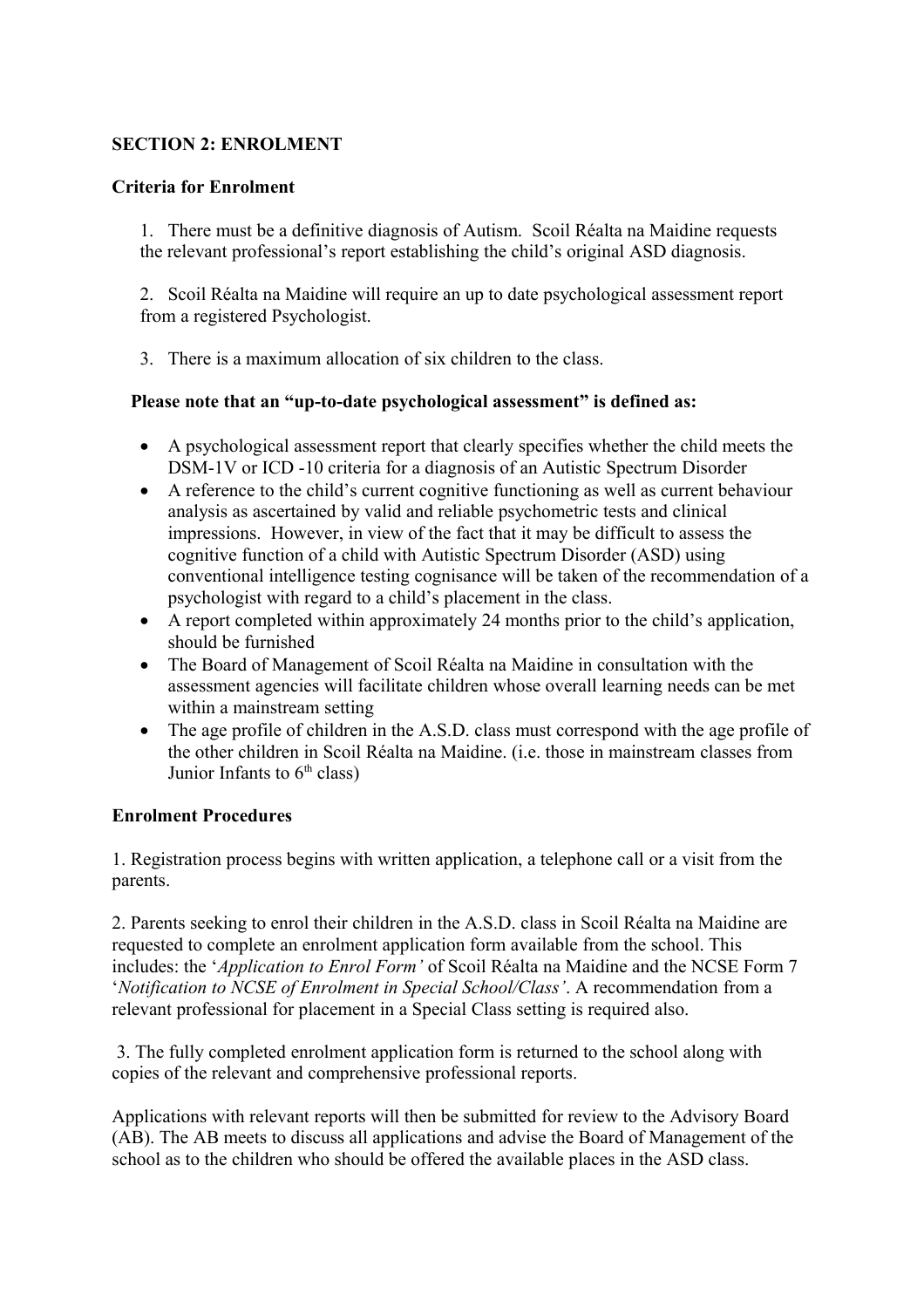The AB comprises of:

- The School Principal
- The Special Class Teacher
- The Special Education Needs Organiser (consulted as required)
- NEPS Psychologist (consulted as required)

At the request of the principal the AB meet as needed.

4. A recommendation based on the available professional reports, while also recognising the rights of parents to enrol their child in the school of their choice, will be made to the Board of Management. The Board of Management is responsible for and must respect the rights of the existing community and in particular the children already enrolled. This requires balanced judgement which will be guided by the principles of natural justice and the best interest of all children.

5. Parents are notified of a placement, within 21 days from the receipt of the enrolment application form and required psychological reports. Parents must respond within 14 days of the date of the placement offer.

6. Parents accepting a place in the ASD class must forward a completed registration form, a birth certificate and baptismal certificate (in the case of Catholic children) to the school. The child will be registered under the name which appears on the birth certificate. The address at which the applicant resides will be the address used by the school for correspondence regarding enrolment.

Where specific legal documents outline the family status/custody arrangements relating to the child(ren) details of the arrangements should be provided. Subsequent legal changes to the name(s) or guardianship of the child(ren) should be communicated in writing to the school.

#### **SECTION 3: APPEALS**

The Board of Management of Scoil Réalta na Maidine in compliance with Section 19(3) of the Educational Welfare Act 2000 will make a decision in writing in respect of an application for enrolment within 21 days of the closing date for the receipt of enrolment applications and will inform the parents/guardians in writing of that decision.

Parents/guardians will be informed of their entitlement to appeal a decision of the Board of Management in relation to a refusal to enrol in the letter issued 21 days after the closing date for the receipt of applications. (Please note the address at which the applicant resides will be the address used by the school for correspondence regarding enrolment).

If the Board of Management refuses to enrol a student in the school, the parent/guardian of the student may appeal the decision at local level. The appeal must be submitted within 10 days of the date of the refusal to enrol. It must be made in writing, addressed to the Chairperson of the Board, and clearly state the grounds for the appeal. The Board of Management will respond within 10 days of the receipt of such an appeal.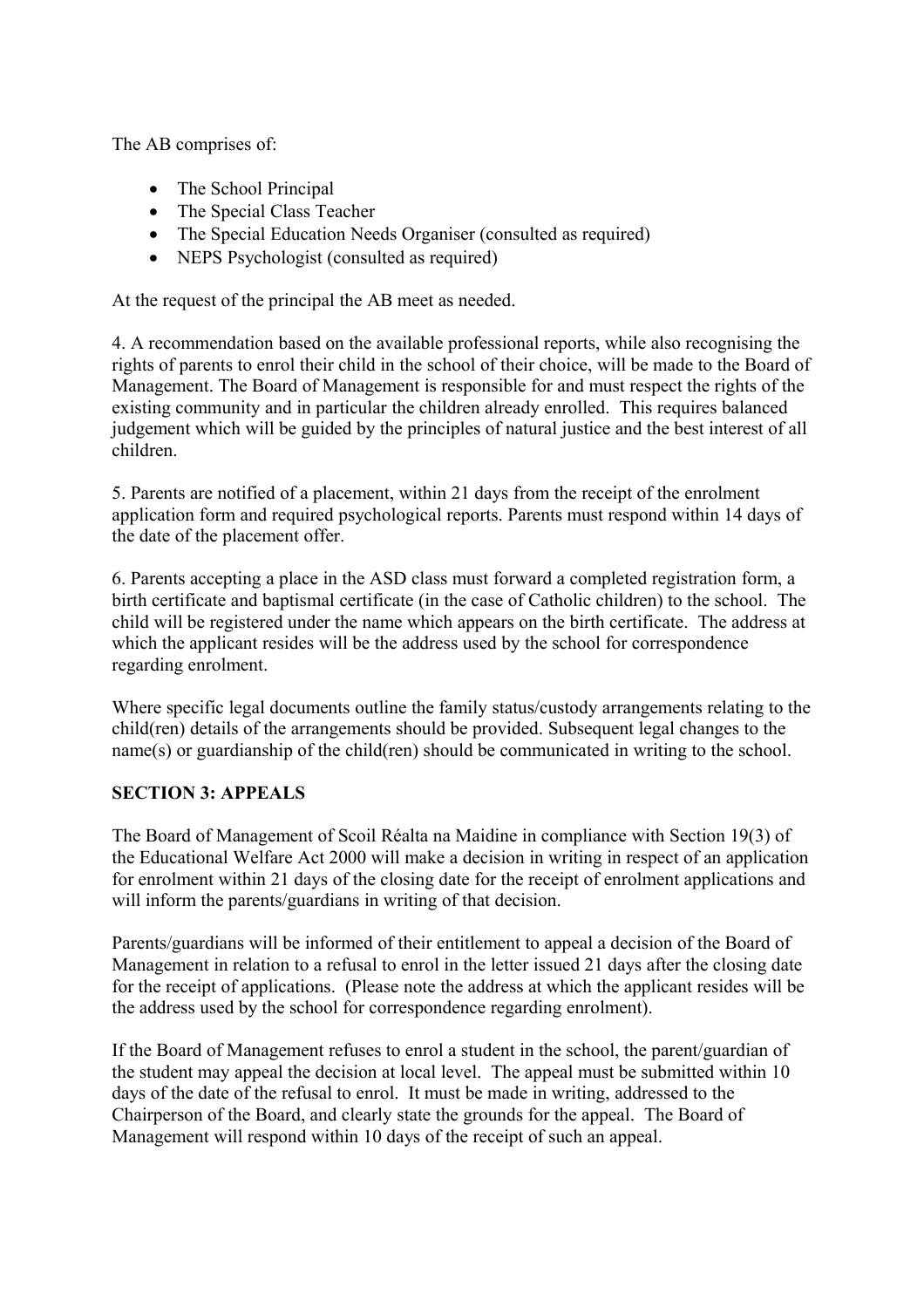If following the conclusion of the appeal procedures at school level, a parent/guardian is dissatisfied with the decision made that parent/guardian has a statutory entitlement under Section 29 of the Education Act (as amended by Section 4 of the Education (Miscellaneous Provisions) Act 2007), to appeal that decision to the Secretary General of the Department of Education and Skills. It should be noted that such an appeal must be lodged within 42 days of the school's refusal to enrol.

Details on appealing decisions on enrolment under Section 29 of the Education Act (as amended by Section 4 of the Education (Miscellaneous Provision) Act, 2007), are available on the Department of Education and Skills website at [www.education.ie](http://www.education.ie/)

## **SECTION 4: EXCEPTIONAL CASES**

The Board of Management of Scoil Réalta na Maidine reserves the right to refuse enrolment or, to rescind an offer of enrolment to any child, in exceptional cases. Such an exceptional case could arise where either:

1. The child has special needs such that, even with additional resources available from the Department of Education and Skills, the school cannot meet such needs and/or provide the student with an appropriate education; or

2. In the opinion of the Board of Management, the student poses an unacceptable risk to other students, to school staff or to school property

#### **SECTION 5: PROGRESS REVIEW**

An annual review meeting is held by the AB in the second term with respect to each child in the ASD class. This timing is to facilitate potential NCSE deadlines. The purpose of the meeting is to review progress and to establish if the ASD class remains the best placement for the child. Each child is discussed individually. The most up to date reports/information available on the child are presented to the AB. The child's current presentation and needs are then discussed by the team.

The AB is cognizant of the parents' views at all times. Prior to the annual review meeting of the AB, a formal meeting between each child's parents and ASD class staff take place. The parents can then articulate their views on their child's progress and preference for their child's placement. Where possible, the voice of the child will also be included in the review.

In line with the DES/NEPS(2010) Continuum of Support model, if it is no longer considered to be in the child's best interest or to be the placement of choice, then the child will be discharged and transitioned from the ASD class. Discharge is in line with the following criteria.

1. The AB in consultation with the ASD class staff considers the pupil able to return to fulltime mainstream education

2. The AB no longer considers the ASD class the most suitable class for the child's educational development

3. The child's parents/guardians request transfer from the ASD class